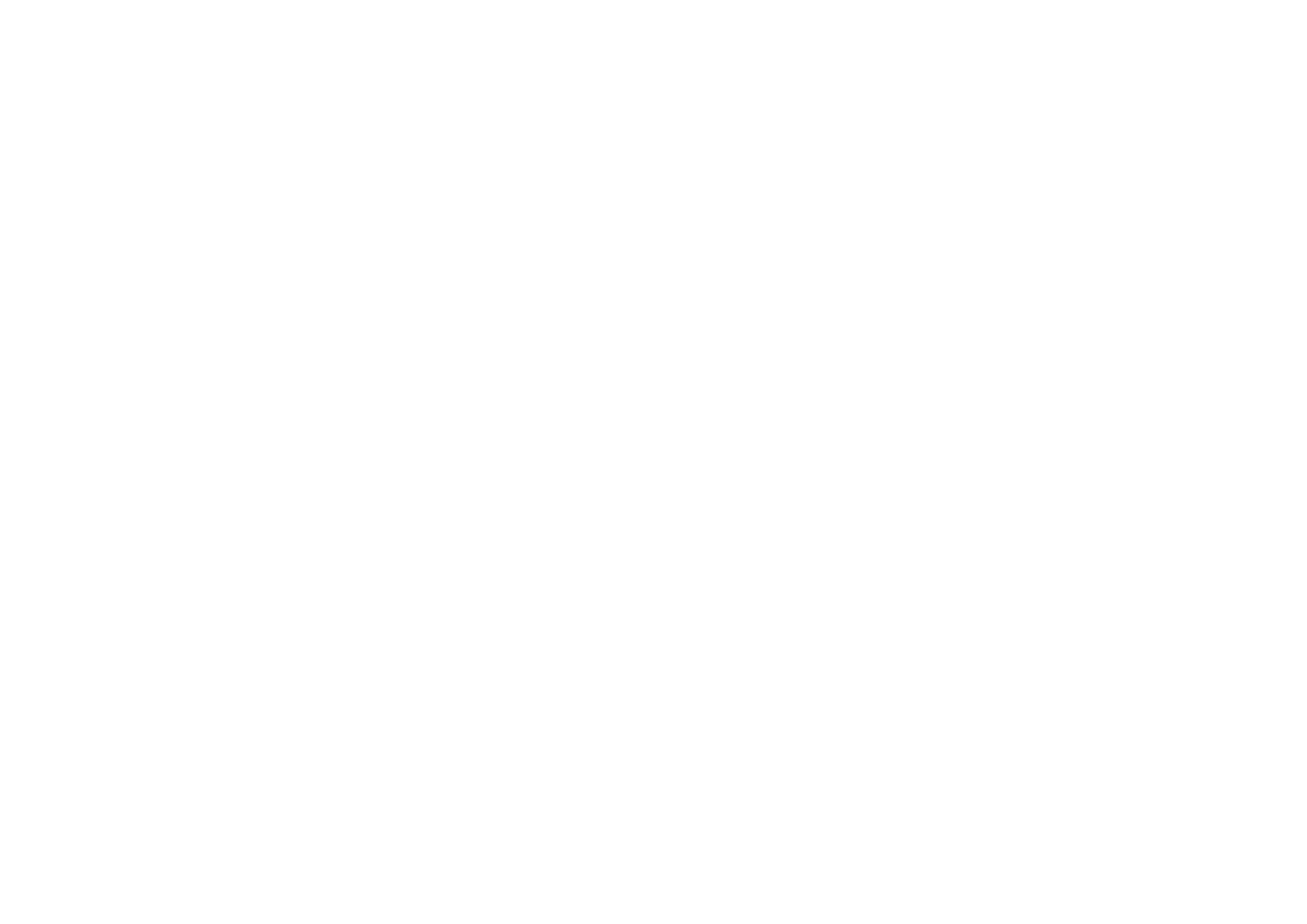### English

#### **Writing** Dark Sky Park by Philip Gross, illustrated by Jesse Hodgson (Otter-Barry Books)

#### Overall aims of this teaching sequence.

• To explore and understand the importance of poetry as a genre

• To know how to listen and respond to a wide range of poems from a single poet collection

• To understand that poems are written for different reasons

• To interpret poems for performance

- To gain and maintain the interest of the listener through effective performance of poems
- To be able to use art as a means of responding to a poem, visualising and inferring and extending and enriching language
- To recognise figurative language in poetry and interpret its effect on the reader

• To draft, compose and write poems based on real and personal experiences using language with intent for effect on the reader

### SPaG

We will be learning how to use commas for clauses, commas for ambiguity, cohesion across sentences and paragraphs and converting nouns and adjectives into verbs.

We will continue to work on spelling rules. We will learn to spell the words using the year 5 spelling list.

#### Reading

As **enthusiastic** readers we will be using a variety of text types to learn the following comprehension skills: Vocabulary, retrieval, summary, inference,

prediction, compare, contrast, comment, question and author choice.

# Science continued…

### Space

As inquisitive scientists we are learning all about earth and space

By the end of this unit, we will be able to

Describe the Sun, Earth and Moon as spherical.

Name the planets in the solar system

independently.

Distinguish between heliocentric and geocentric ideas of planetary movement.

Explain that day and night is due to rotation of the Earth.

Support the idea that different places on Earth experience night and day at different times with evidence.

Report and present findings from enquiries.

 $E = \frac{1}{2}$ 

# **Maths**

As enquiring mathematicians, we are learning to…

### Decimals and Percentages

- Decimals up to 2 decimal places
	- Decimals as fractions
	- Understanding thousandths
		- Rounding decimals
	- Thousandths as decimals
- Ordering and comparing decimals
	- Understanding percentages
	- Percentages as fractions and decimals
- Equivalent fractions, decimals and percentages

### Decimals

- Adding and subtracting decimals within 1
- Adding decimals when crossing the whole
	- Complements to 1
- Adding and subtracting with different decimal places
	- Multiplying and dividing by 10,100,1000

#### Properties of Shape

- Measuring angles in degrees
- Measuring with a protractor
- Drawing lines and angles accurately
- Angles on a straight line and around a point
	- Regular and irregular polygons

### Perimeter and Area

- apply our knowledge of measuring and finding perimeter to find the unknown side lengths
- find the perimeter of shapes with and without arids.
- calculate area of compound shapes